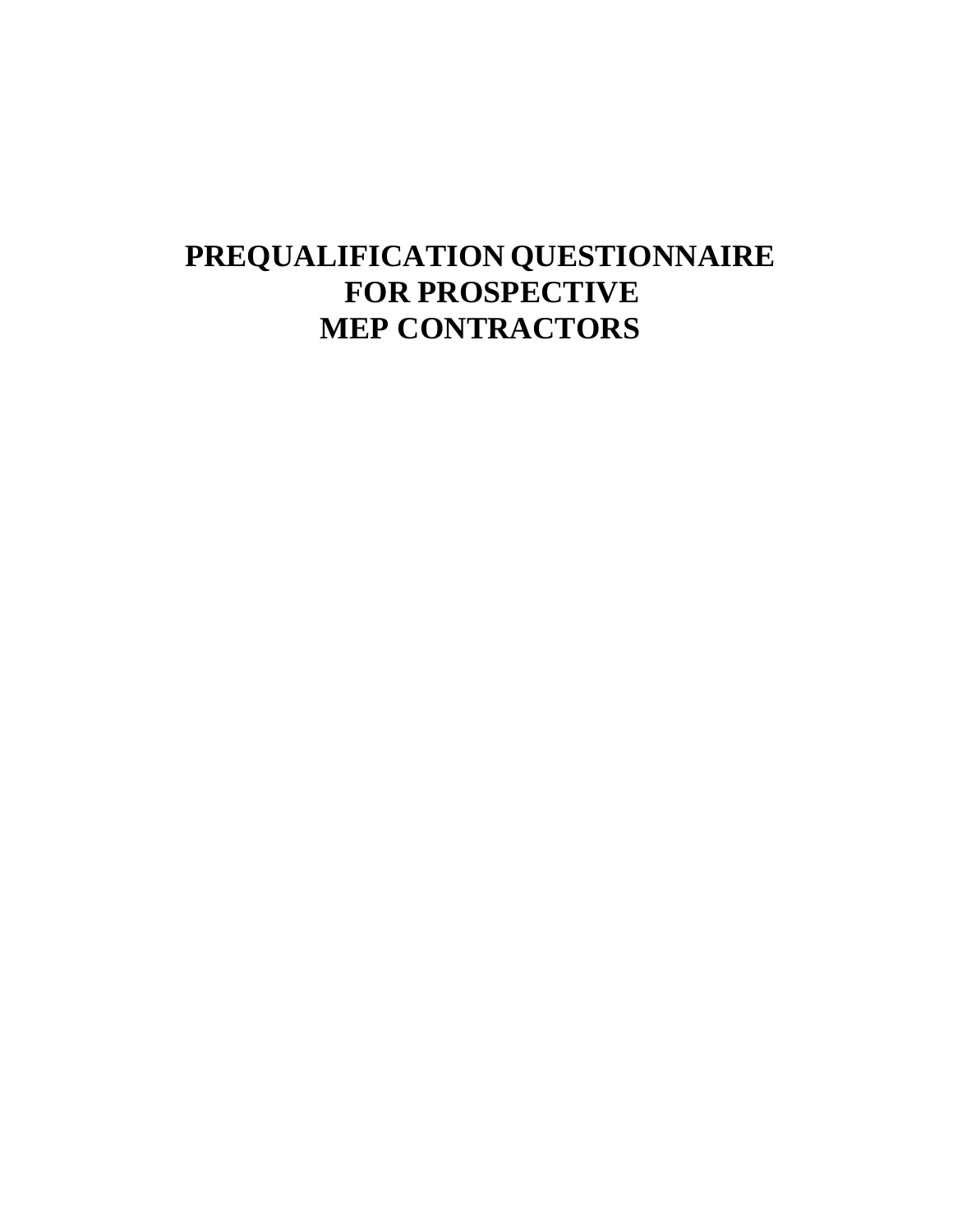# **PREQUALIFICATION FOR MEP CONTRACTORS FOR THE SAN LEANDRO UNIFIED SCHOOL DISTRICT**

#### **I. BACKGROUND AND OVERVIEW**

The San Leandro Unified School District (District) is prequalifying MEP Contractors to provide preconstruction and construction services.

As a condition of bidding to perform any of the construction work on any of these facilities and/or on a project, and in accordance with California Education Code 17406, the District requires prospective bidders to fully complete a prequalification questionnaire on forms supplied by the District including financial statements.

Once a MEP Contractor's prequalification statement is submitted, the District will notify the contractor if the Contractor meets the prequalification requirements to provide a proposal.

Please complete the attached questionnaire and return to:

**San Leandro Unified School District Attn: Alex Woodman Email: alexw@rgmkramer.com Bond Office SLUSD Maintenance 1145 Aladdin Ave. San Leandro, CA 94578**

Proposals for construction projects will not be accepted unless a contractor is certified as prequalified by the District.

Prequalification packages will be kept confidential; however, the District reserves the right to use some or all of the information provided in this form for evaluation purposes.

# **II. PROJECT DESCRIPTION**

#### **A. To be determined**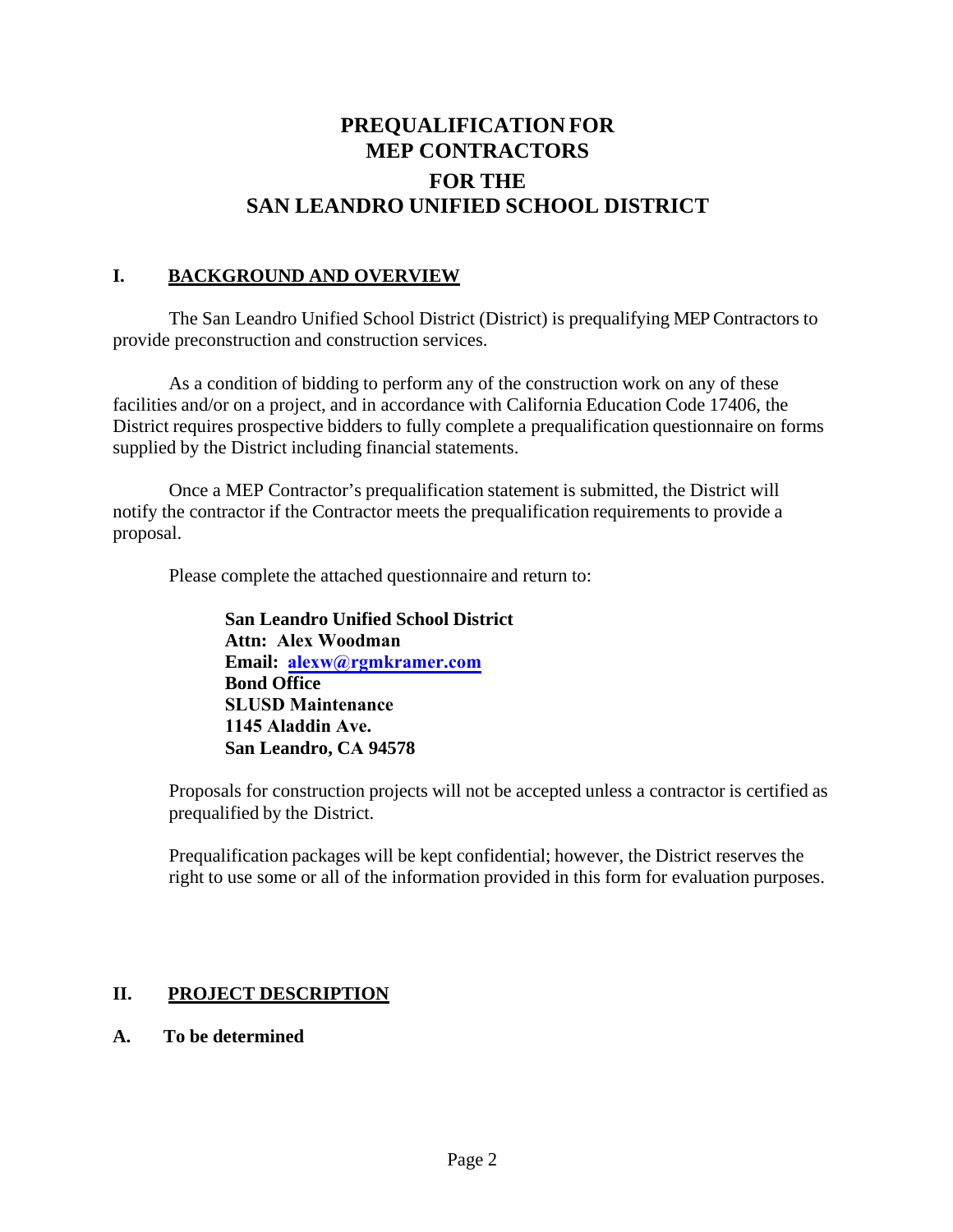# **III. PREQUALIFICATION PROCESS**

The following process will govern the conduct of MEP Contractor prequalification for the District facilities. The contractor who submits prequalification responses thereby consents to and will comply with the procedures outlined below and as set forth in greater detail in this document.

A. Submittal. Prequalification Questionnaires shall be submitted to the District on or before the date and time indicated by the Notice to Contractors published for the specific project. All prospective licensed MEP Contractors who wish to qualify for work on **District** 

projects must submit a sealed Contractor Prequalification Questionnaire, Required Attachments & Certification to:

**San Leandro Unified School District Attn:** Alex Woodman **Email: AlexW@RGMKramer.com Bond Office SLUSD Maintenance: 1145 Aladdin Avenue San Leandro, Ca 9457**7

- B. Form. Each MEP Contractor must successfully complete the prequalification process and timely submit all documents as indicated in the Questionnaire. No other prequalification documents previously completed by contractor will meet these requirements. All information requested in the Questionnaire must be provided in order to be considered "responsive" to the requirements of prequalification. The Questionnaire shall be submitted as one package – it shall not be submitted "piecemeal." Contractors shall submit one (1) completed Questionnaire with required attachments in "hard copy" format (i.e., 8-1/2" x 11" paper). Submission of an incomplete and/or unclear Questionnaire may result in a determination that the contractor is non-responsive.
- C. District's Review. Information submitted in the Questionnaire shall not be public information and shall not be open to public inspection.

MEP Contractors that have submitted a Questionnaire shall receive written notification of their prequalification status. The District reserves the right to reject any or all responses to Questionnaire forms or to waive irregularities in any response received. The District also reserves the right to certify a contractor only up to a specific contract size or dollar amount.

D. Addenda. Any addenda issued to the Questionnaire will be emailed to all contractors known to the District to have received a Questionnaire and who have provided a complete and legible email address for receipt of addenda.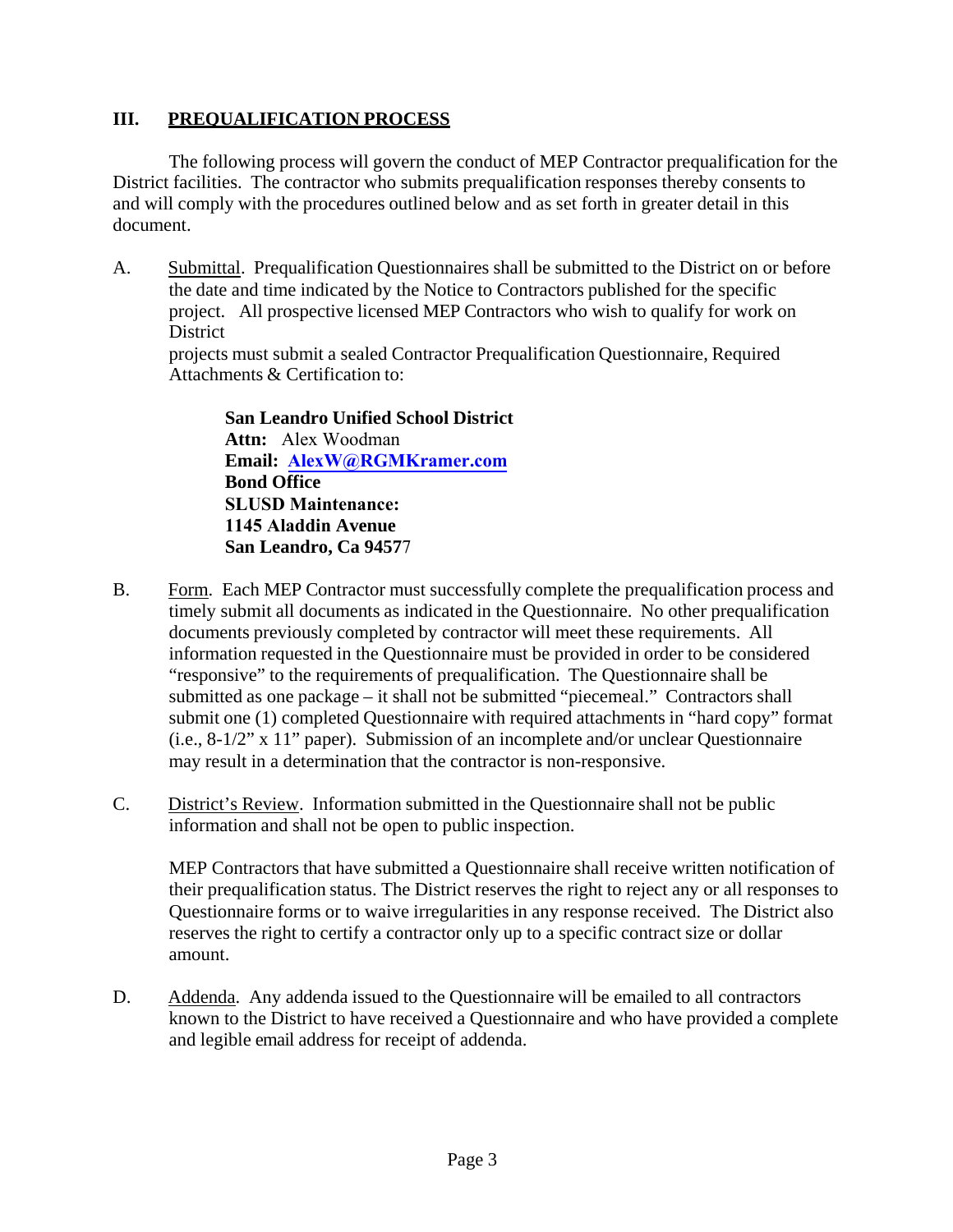- E. Non-responsiveness. A MEP Contractor's Questionnaire may be deemed nonresponsive if:
	- 1. All information requested by the Questionnaire is not provided by the contractor.
	- 2. The Questionnaire is not signed under penalty of perjury by individuals who have the authority to bind the contractor on whose behalf they are signing.
	- 3. Information contained in the Questionnaire is not updated under penalty of perjury when it is no longer accurate.
	- 4. Any information provided by the contractor is misleading or inaccurate in any material manner (e.g., financial resources are overstated; previous violations of law are not accurately reported). Even after a MEP Contractor has been determined to be qualified, the District reserves the right to revoke that determination at any subsequent time, and to cease making payments, if it determines that any information provided by the contractor was incomplete, misleading, or inaccurate in any material manner.

# **IV. QUALIFICATION CRITERIA**

#### **A. Essential Criteria**

As detailed herein, each potential contractor must provide specific information that will be reviewed and scaled by the District. Certain qualifications are essential. Any potential MEP Contractor who cannot satisfy all of the following items ("Essential Criteria"), regardless of the ranking or ability to meet other criteria, will not be prequalified:

- 1. School Projects. The contractor shall have contracted for and completed construction of a minimum of four (4) California public school district construction projects within the past five (5) years as either a prime contractor or subcontractor.
- 2. Default or Bankruptcy. The contractor, either performing work under its current license or under other licenses through other entities, including a joint venture, must not have defaulted on a contract within the past five (5) years or declared bankruptcy or been placed in receivership within the past five (5) years.
- 3. Licensure. The contractor shall hold a current, active license that has been consistently active for at least five (5) years and that has not been suspended or revoked.
- 4. Termination. The contractor must have not been terminated on work for any school district or other public agency within the State of California.

#### **B. Other Criteria**

As stated above, each MEP Contractor must satisfy all of the Essential Criteria, regardless of its ranking or ability to meet other criteria, or the contractor will not prequalify for District work. In addition, there are specific questions in the Questionnaire for which a specific numerical score will be given for specific answer(s). A MEP Contractor must receive a minimum number of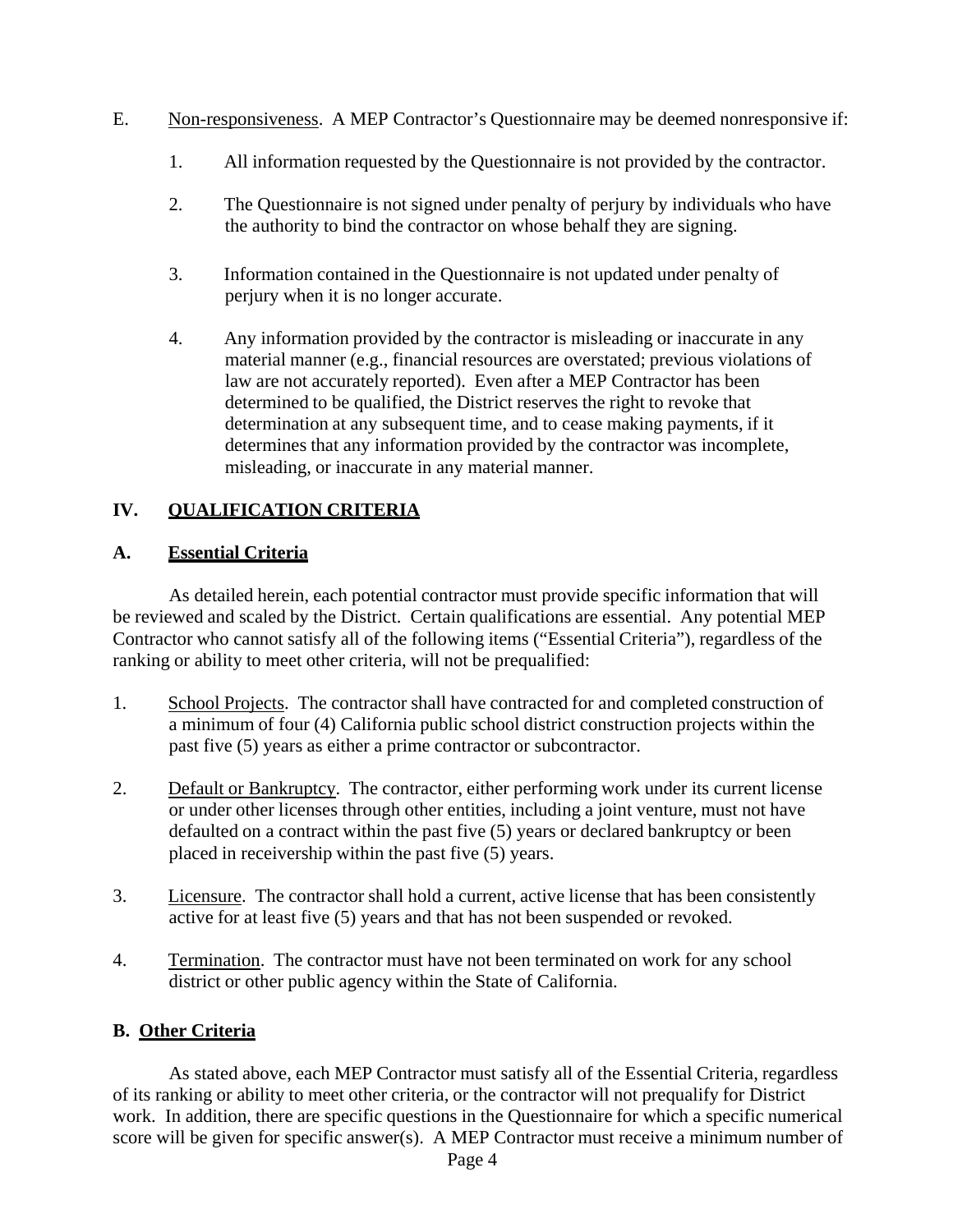points, regardless of its ability to meet other criteria, or the contractor will not prequalify for District work. The District is not obligated to prequalify a contractor who meets the Essential Criteria and receives at least the minimum number of points.

The District will use some or all of the following criteria in qualifying each MEP Contractor. The District reserves the right to modify the following criteria and to add or delete criteria at its sole discretion at any time prior to completion of the Prequalification process.

- 1. Previous Experience. The MEP Contractor shall demonstrate experience working on State projects approved by the Division of the State Architect (DSA), including the following:
	- a. Previous or current projects on similar types of projects that demonstrate high quality design, detailing, finishes and construction.
	- b. Experience in managing projects of similar scale and complexity with strict budget and schedule compliance.
- 2. Business History. The MEP Contractor has a history of having continuously been in business as a licensed contractor.
- 3. Bondability. The MEP Contractor must demonstrate that it can provide a 10% bid bond, a 100% payment bond, and a 100% performance bond which must each be issued by a surety admitted and authorized to transact business as a surety in California. In the event that the contractor is unable to obtain a bond in the time prescribed by the District, the contractor may be suspended from the qualified contractors list and not be allowed to bid on District projects until proof of bondability is provided.
- 4. Insurability. The MEP Contractor must demonstrate its ability to hold insurance as indicated in the Questionnaire.
- 5. Workers' Compensation Experience Modifier. The District will consider the MEP Contractor's Workers' Compensation Experience Modification Rate for the past five (5) years.
- 6. Violations of Regulations or Laws. The District will consider whether the MEP Contractor in any of its forms has been found in violation of state public contract laws or regulations, including public bidding requirements.
- 7. Quality Control. The District will consider the MEP Contractor's quality, appropriateness, and thoroughness of quality control techniques and operations.
- 8. Personnel. Staff assignment to the key roles and commitment by the MEP Contractor to carry out a project, including availability of full time representatives to the District throughout the duration of the project and clear lines of responsibility within the contractor's organization demonstrating effectiveness and responsiveness.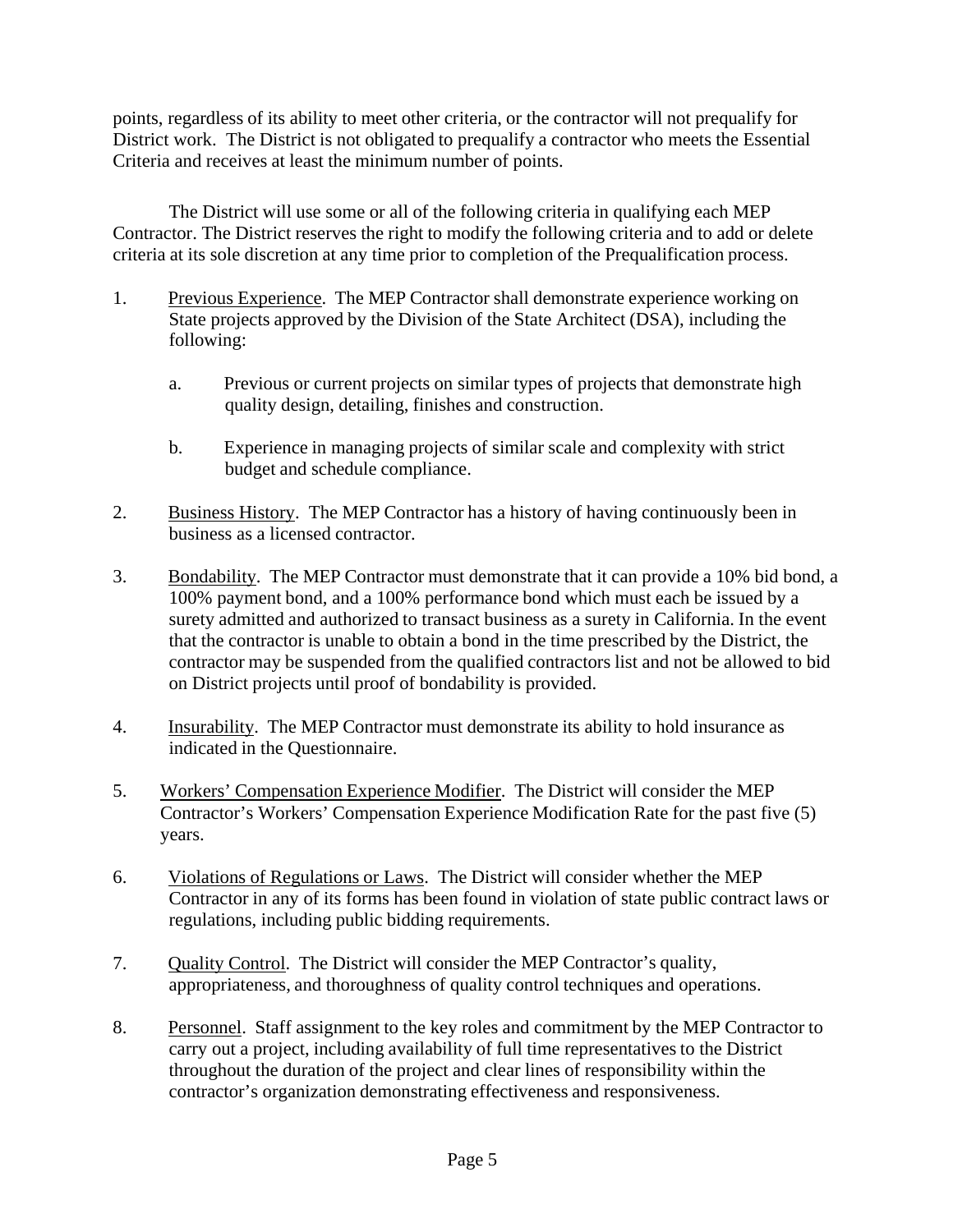9. Financial Strength. The MEP Contractor's financial strength will be evaluated to determine the financial ability of the contractor to undertake specific projects.

#### **V. APPEALING A QUALIFICATION FINDING**

Contractor may appeal the District's decision by submitting, in writing, within two (2) working days from notification, a request for a written response from the District explaining any aspect of the District's determination.

Within two (2) working days from receipt of the District's written response to the contractor's request, contractor may submit, in writing, a request for a meeting with the District's Assistant Superintendent at which time contractor may submit information that it believes supports a finding that District's determination should be changed.

Within three (3) working days from receipt of the District's written response to the contractor's request, contractor may submit, in writing, a request that the District's finding be submitted to the District's governing board, at which time the contractor may address the Board pursuant to the Board's procedures for public inquiry.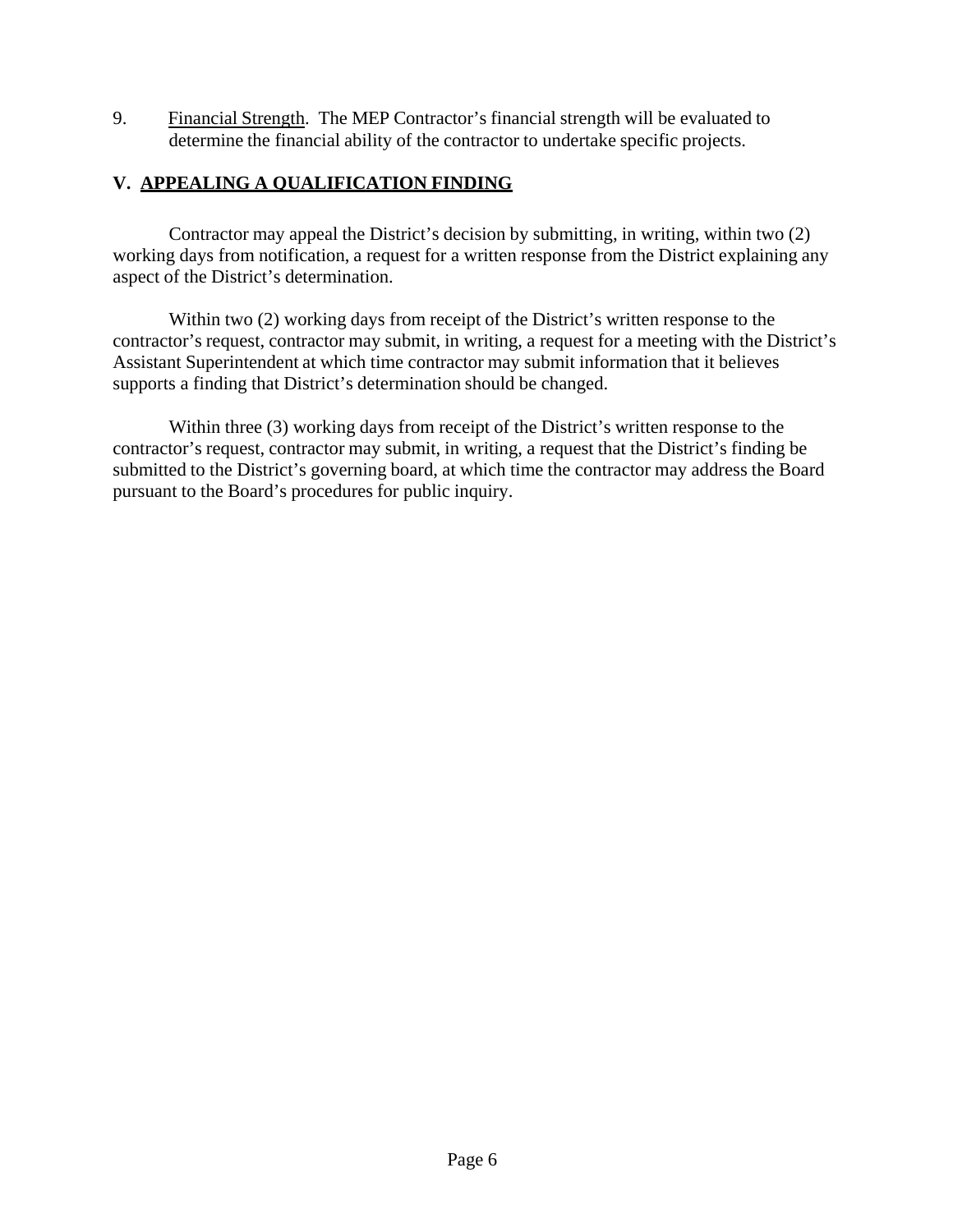#### **MEP – PREQUALIFICATION QUESTIONNAIRE**

| <b>CONTRACTOR (OR "FIRM") INFORMATION</b>                                                                                                                                                                                                                                                                                                                                                                                        |  |  |  |  |
|----------------------------------------------------------------------------------------------------------------------------------------------------------------------------------------------------------------------------------------------------------------------------------------------------------------------------------------------------------------------------------------------------------------------------------|--|--|--|--|
| Contractor's company name:                                                                                                                                                                                                                                                                                                                                                                                                       |  |  |  |  |
| Address:                                                                                                                                                                                                                                                                                                                                                                                                                         |  |  |  |  |
| Telephone:                                                                                                                                                                                                                                                                                                                                                                                                                       |  |  |  |  |
| Mobile telephone:                                                                                                                                                                                                                                                                                                                                                                                                                |  |  |  |  |
| E-mail:                                                                                                                                                                                                                                                                                                                                                                                                                          |  |  |  |  |
|                                                                                                                                                                                                                                                                                                                                                                                                                                  |  |  |  |  |
|                                                                                                                                                                                                                                                                                                                                                                                                                                  |  |  |  |  |
|                                                                                                                                                                                                                                                                                                                                                                                                                                  |  |  |  |  |
|                                                                                                                                                                                                                                                                                                                                                                                                                                  |  |  |  |  |
| \$                                                                                                                                                                                                                                                                                                                                                                                                                               |  |  |  |  |
| Submit an audited or reviewed financial statement for the past two (2) full fiscal years. A letter verifying<br>availability of a line of credit may also be attached; however, it will be considered as supplemental<br>information only, and is not a substitute for the required financial statement.<br>Name of license holder exactly as on file with the California State License Board:                                   |  |  |  |  |
|                                                                                                                                                                                                                                                                                                                                                                                                                                  |  |  |  |  |
|                                                                                                                                                                                                                                                                                                                                                                                                                                  |  |  |  |  |
|                                                                                                                                                                                                                                                                                                                                                                                                                                  |  |  |  |  |
| Department of Industrial Relations registration number (Per Labor Code section 1725.5):                                                                                                                                                                                                                                                                                                                                          |  |  |  |  |
|                                                                                                                                                                                                                                                                                                                                                                                                                                  |  |  |  |  |
| Number of years Contractor has done business in California under contractor's license law:                                                                                                                                                                                                                                                                                                                                       |  |  |  |  |
| Number of years Contractor has done business in California under current Contractor's license:                                                                                                                                                                                                                                                                                                                                   |  |  |  |  |
| Has your Firm changed name(s) or license number(s) in the past five (5) years? $(Y \mid N)$ . If "yes", explain on a<br>separate signed sheet, including the reason for the change.                                                                                                                                                                                                                                              |  |  |  |  |
| Has there been any change in ownership of the Firm at any time in the past five (5) years? NOTE: A corporation<br>whose shares are publicly traded is not required to answer this question. $( Y / N )$ . If "yes", explain on a<br>separate signed sheet, including the reason for the change.                                                                                                                                  |  |  |  |  |
| Is the Firm a subsidiary, parent, holding company, or affiliate of another construction firm? NOTE: Include<br>information about other firms if one firm owns ten percent (10%) or more of another, or if an owner, partner, or officer<br>of your Firm holds a similar position in another firm. $( Y / N )$ . If "yes", explain on a separate signed sheet,<br>the name of the related company(ies) and the percent ownership. |  |  |  |  |
| Indicate the form of Contractor's firm (type of business entity):<br>Individual<br>Sole Proprietorship<br>__ Partnership<br><b>Limited Partnership</b><br>Corporation, State:<br><b>Limited Liability Company</b><br>Joint Venture<br>$\qquad$ Other:                                                                                                                                                                            |  |  |  |  |
|                                                                                                                                                                                                                                                                                                                                                                                                                                  |  |  |  |  |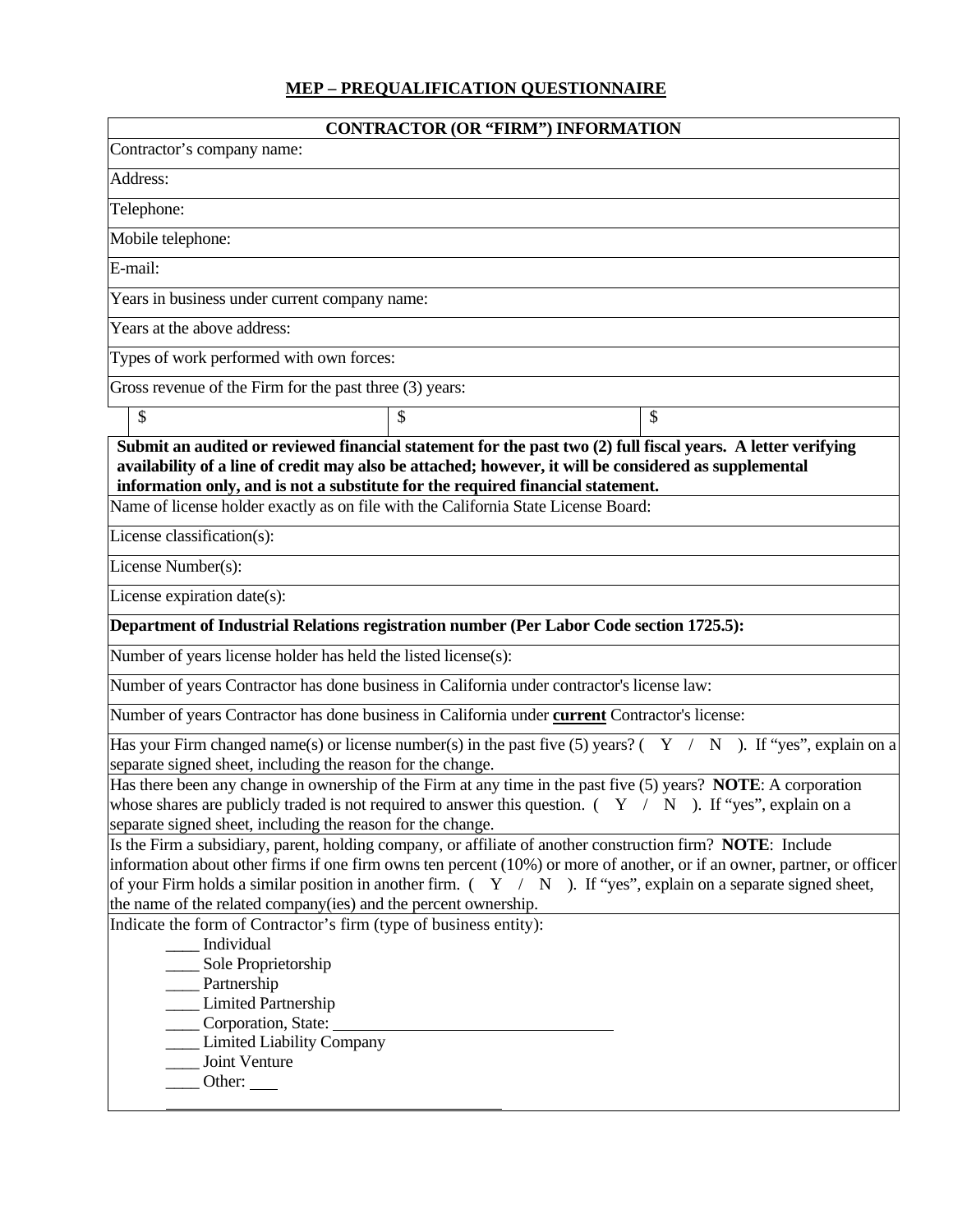List the following for each corporation officer, general partner, limited partner, owner, etc. (as applicable) for the Contractor's type of entity. For joint ventures, include this information for each entity in the joint venture and the percent ownership of each joint venture. Attach all additional information on separate signed sheets as needed.

| <b>Name</b> | <b>Position</b> | $\cdots$<br><b>Years with</b><br>Co. | $\frac{\%}{\text{Ownership}}$ |
|-------------|-----------------|--------------------------------------|-------------------------------|
|             |                 |                                      |                               |
|             |                 |                                      |                               |
|             |                 |                                      |                               |
|             |                 |                                      |                               |
|             |                 |                                      |                               |
|             |                 |                                      |                               |
|             |                 |                                      |                               |

Identify every construction firm, contractor and/or construction management firm that the Contractor or any person listed above has been associated with (as officer, general partner, limited partner, owner, RMO, RME etc.) at any time during the **past five (5) years** ("Associated Firm"). Include all additional references and/or information on separate signed sheets. NOTE: For this question, "owner" and "partner" refers to ownership of ten percent (10%) or more of the business, or ten percent (10%) or more of its stock if the business is a corporation. include all additional information on separate signed sheets as needed.

| <b>Name of Person at</b><br><b>Associated Firm</b> | <b>Name of Associated Firm</b> | Contractor's<br>License No. of<br><b>Associated</b><br>Firm | Dates of<br>Person's<br>Participation<br>with Associated<br>Firm |
|----------------------------------------------------|--------------------------------|-------------------------------------------------------------|------------------------------------------------------------------|
|                                                    |                                |                                                             |                                                                  |
|                                                    |                                |                                                             |                                                                  |
|                                                    |                                |                                                             |                                                                  |
|                                                    |                                |                                                             |                                                                  |
|                                                    |                                |                                                             |                                                                  |

#### **CONTRACTOR'S BONDING COMPANY (SURETY) INFORMATION**

Name(s) of bonding company(ies) your Firm has utilized over the past five (5) years (not broker or agency):

Address(es) of those bonding company(ies):

Number of years Contractor has been with those bonding company/surety:

Name of broker/agent:

Address of broker/agent:

Telephone number of broker/agent: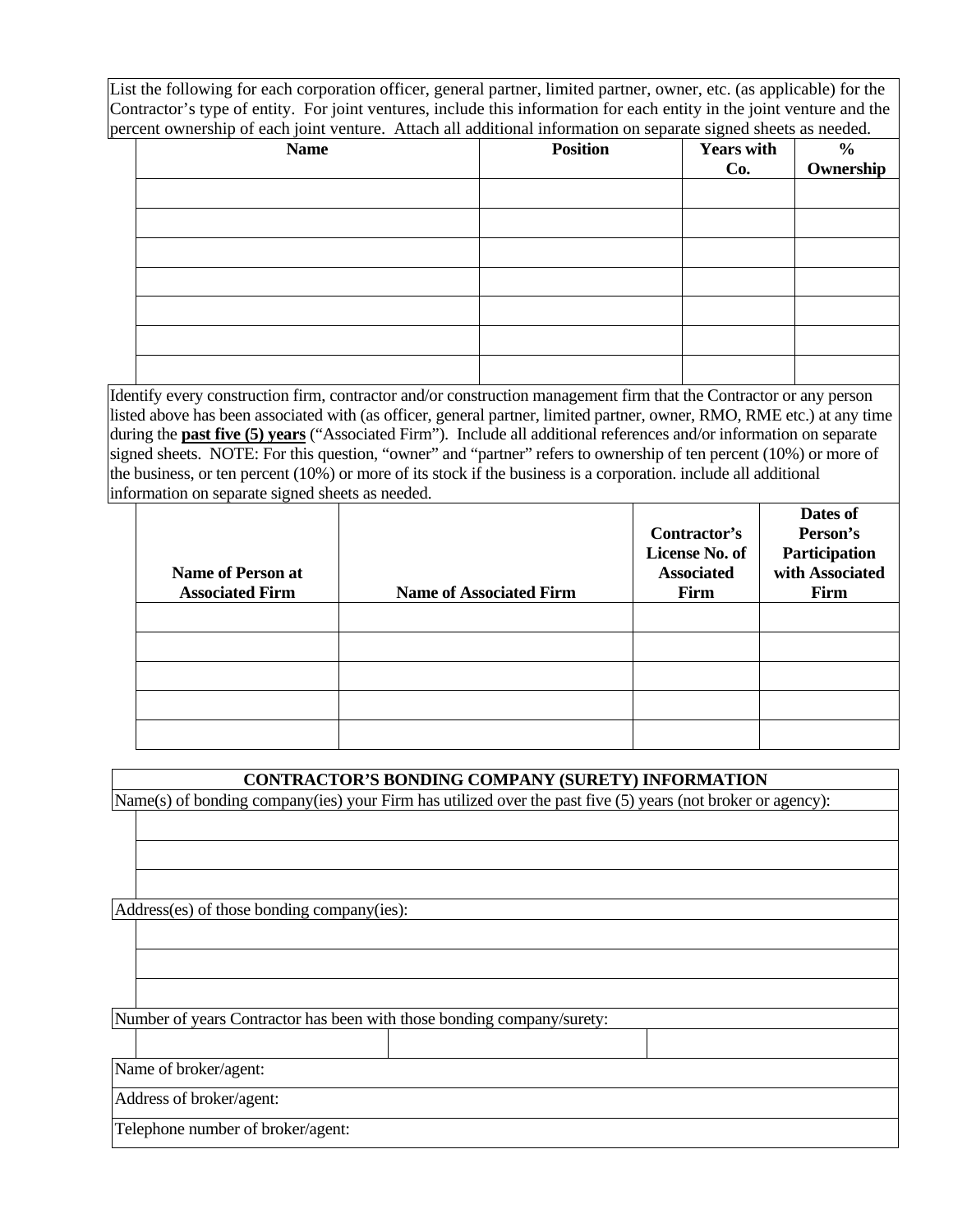E-mail of broker/agent:

Contractor's total current bonding capacity: \$

#### **CONTRACTOR'S INSURANCE INFORMATION**

Name of insurance company(ies) your Firm has utilized over the past five (5) years (not broker or agency):

Address of those insurance company(ies):

"Best" rating(s) for those insurance company(ies):

Number of years Contractor has been with those insurance company(ies):

Name of broker/agent:

Address of broker/agent:

Telephone number of broker/agent:

E-mail of broker/agent:

Contractor's current insurance limits for the following types of coverage:

| <b>Commercial General Liability</b>                                                     |     | Combined Single Limit (per<br>occurrence) |     |  |
|-----------------------------------------------------------------------------------------|-----|-------------------------------------------|-----|--|
|                                                                                         |     | Combined Single Limit (aggregate)         |     |  |
| Product Liability & Completed Operations                                                |     | (aggregate)                               |     |  |
|                                                                                         |     | (per occurrence)                          |     |  |
| Automobile Liability – Any Auto                                                         |     | Combined Single Limit (aggregate)         |     |  |
| Automobile Liability – Any Auto                                                         |     | Combined Single Limit (per<br>occurrence) |     |  |
| Employers' Liability                                                                    |     |                                           |     |  |
| Builder's Risk (Course of Construction)                                                 |     |                                           |     |  |
| Workers' Compensation Experience Modification Rate for the past five (5) premium years: |     |                                           |     |  |
| $(1)$ Current year:                                                                     | (2) |                                           | (3) |  |
|                                                                                         | (4) |                                           | (5) |  |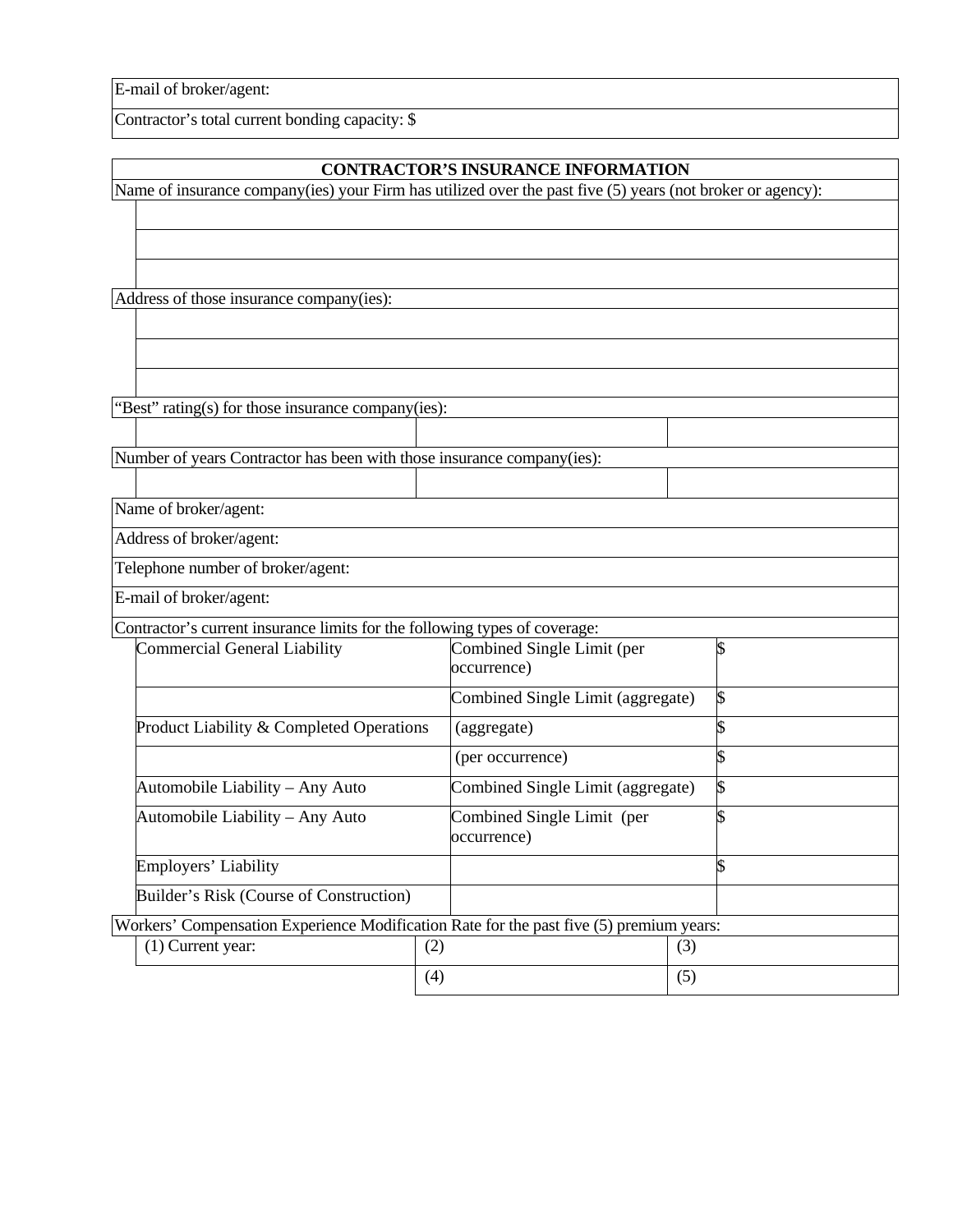| <b>QUESTIONS</b> |
|------------------|
|------------------|

| <b>Pass/Fail Questions (Essential Criteria)</b>                                                               |                                         |  |  |  |
|---------------------------------------------------------------------------------------------------------------|-----------------------------------------|--|--|--|
| 1. Has your Firm contracted for and completed construction of a minimum of:                                   | YES NO                                  |  |  |  |
| Four (4) California K-12 public school district construction projects,                                        | $NO = cannot$                           |  |  |  |
| Each with a value of at least \$100,000, and<br>$\bullet$                                                     | prequalify                              |  |  |  |
| All within the past $five(5)$ years?<br>(Please circle one).                                                  |                                         |  |  |  |
|                                                                                                               |                                         |  |  |  |
| NOTE: You must list these projects in the "Contractor Project References" Section.                            |                                         |  |  |  |
| 2. Does your Firm currently hold all contractors' license(s) necessary to perform the work and have           | <b>YES</b><br>NO                        |  |  |  |
| those license(s) been consistently active for at least five (5) years without revocation or suspension?       | $NO = cannot$                           |  |  |  |
| (Please circle one).                                                                                          | prequalify                              |  |  |  |
| 3. Has your Firm or an Associated Firm been found non-responsible, debarred, disqualified, forbidden,         | YES NO                                  |  |  |  |
| or otherwise prohibited from performing work and/or bidding on work for any public agency within              | $YES =$                                 |  |  |  |
| California within the past five (5) years?<br>(Please circle one).                                            | cannot                                  |  |  |  |
|                                                                                                               | prequalify                              |  |  |  |
| 4. Has your Firm or an Associated Firm defaulted on a contract or been terminated for cause by any            | YES NO                                  |  |  |  |
| public agency on any project within California within the past five (5) years and, if so and if               | $YES =$                                 |  |  |  |
| challenged, has that default or termination been upheld by a court or an arbitrator? (Please circle           | cannot                                  |  |  |  |
| one).                                                                                                         | prequalify                              |  |  |  |
| 5. Has your Firm or an Associated Firm or any of their owners or officers been convicted of a crime           | YES NO                                  |  |  |  |
| under federal, state, or local law involving:                                                                 | $YES =$                                 |  |  |  |
| (1) Bidding for, awarding of, or performance of a contract with a public entity;                              | cannot                                  |  |  |  |
| $(2)$ Making a false claim(s) to any public entity; or                                                        | prequalify                              |  |  |  |
| (3) Fraud, theft, or other act of dishonesty                                                                  |                                         |  |  |  |
| to any contracting party within the past $ten (10) years?$<br>(Please circle one).                            |                                         |  |  |  |
| 6. Has a performance bond surety for your Firm or a performance bond surety for an Associated Firm<br>had to: | <b>YES</b><br>N <sub>O</sub><br>$YES =$ |  |  |  |
|                                                                                                               | cannot                                  |  |  |  |
| (1) Take over or complete a project,<br>(2) Supervise the work of a project, or                               | prequalify                              |  |  |  |
| (3) Pay amounts to third parties,                                                                             |                                         |  |  |  |
| related to construction activities of your Firm or an Associated Firm within the past five (5) years?         |                                         |  |  |  |
| (Please circle one).                                                                                          |                                         |  |  |  |
|                                                                                                               |                                         |  |  |  |
| If you answered:                                                                                              |                                         |  |  |  |
| "NO" to questions 1-2 or                                                                                      |                                         |  |  |  |
| "YES" to questions 3-6, then STOP.                                                                            |                                         |  |  |  |
| You are not eligible for prequalification at this time.                                                       |                                         |  |  |  |
|                                                                                                               |                                         |  |  |  |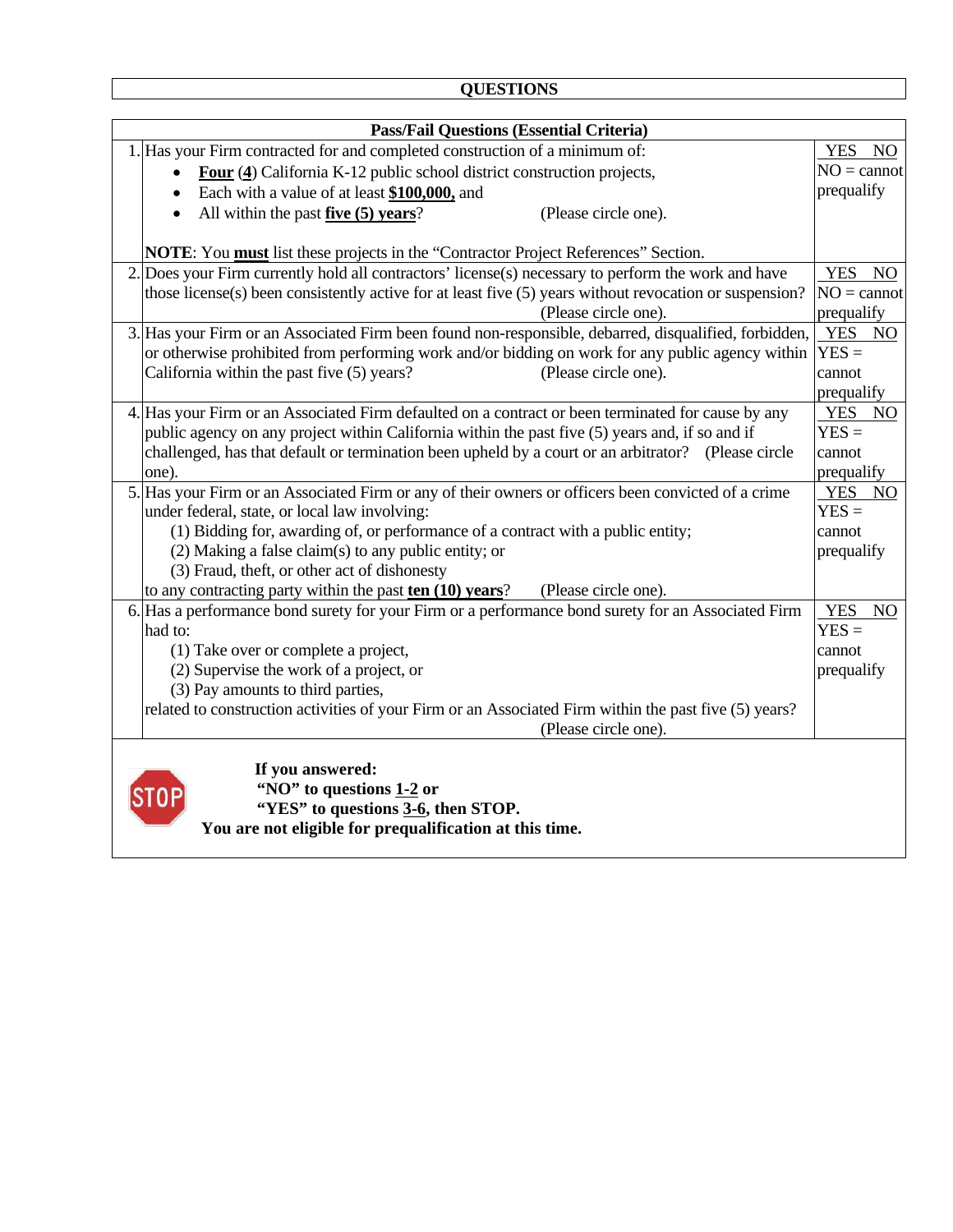| <b>Scored Questions</b>                                                                                                                                                                          |                               |
|--------------------------------------------------------------------------------------------------------------------------------------------------------------------------------------------------|-------------------------------|
| 1. Has your Firm paid liquidated damages pursuant to a contract for a project with either a public or                                                                                            | <b>YES</b><br>NO              |
| private owner within the past five (5) years?<br>(Please circle one).                                                                                                                            |                               |
|                                                                                                                                                                                                  |                               |
| If YES, explain and indicate on separate signed sheet(s) the project name(s),                                                                                                                    |                               |
| damages(s), and date(s).<br>2. Has your Firm paid a premium of more than one percent (1%) for a performance and payment                                                                          | <b>YES</b><br>N <sub>O</sub>  |
| bond on any project(s) within the past five (5) years?<br>(Please circle one).                                                                                                                   |                               |
|                                                                                                                                                                                                  |                               |
| If YES, explain and indicate on separate signed sheet(s) the project name(s), the premium                                                                                                        |                               |
| $amount(s)$ , and date(s).                                                                                                                                                                       |                               |
| 3. Has any insurer had to pay amounts to third parties that were in any way related to construction                                                                                              | <b>YES</b><br>NO <sub>1</sub> |
| activities of your Firm within the past five (5) years?<br>(Please circle one).                                                                                                                  |                               |
|                                                                                                                                                                                                  |                               |
| If YES, explain and indicate on separate signed sheet(s) the project name(s), the amount(s)<br>paid, and date(s).                                                                                |                               |
| 4. Has your Firm's Workers' Compensation Experience Modification Rate exceeded 1.0 at any time                                                                                                   | <b>YES</b><br><b>NO</b>       |
| for the past five (5) premium years?<br>(Please circle one).                                                                                                                                     |                               |
|                                                                                                                                                                                                  |                               |
| If YES, explain and indicate on separate signed sheet(s) the $EMR(s)$ and the applicable                                                                                                         |                               |
| date(s).<br>5. Has there been a period when your Firm had employees but was without workers' compensation                                                                                        | <b>YES</b><br>N <sub>O</sub>  |
| insurance or state-approved self-insurance within the past five (5) years? (Please circle one).                                                                                                  |                               |
|                                                                                                                                                                                                  |                               |
| If YES, explain and indicate on separate signed sheet(s) the reason(s) for not having                                                                                                            |                               |
| this insurance and the applicable date(s).                                                                                                                                                       |                               |
| 6. Has your Firm declared bankruptcy or been placed in receivership within the past five (5) years?                                                                                              | <b>YES</b><br>N <sub>O</sub>  |
| (Please circle one).                                                                                                                                                                             |                               |
|                                                                                                                                                                                                  |                               |
| If YES, explain and indicate on separate signed sheet(s) the type of bankruptcy, the Firm's<br>current recovery plan, and the applicable date(s).                                                |                               |
| 7. Has your Firm been denied bond coverage by a surety company, or has there been a period of time                                                                                               | <b>YES</b><br>NO              |
| when your Firm had no surety bond in place during a public construction project when one was                                                                                                     |                               |
| required within the past five (5) years?<br>(Please circle one).                                                                                                                                 |                               |
|                                                                                                                                                                                                  |                               |
| If YES, provide details on a separate signed sheet indicating the date(s) when your Firm                                                                                                         |                               |
| was denied coverage and the name of the company or companies which denied coverage;                                                                                                              |                               |
| and the period(s) during which you had no surety bond in place.                                                                                                                                  |                               |
| 8. Has a project owner, general contractor, architect, or construction manager filed claim(s) in an<br>amount exceeding \$50,000 against your Firm, or has your Firm filed claim(s) in an amount | <b>YES</b><br>NO              |
| exceeding \$50,000 against a project owner, general contractor, architect, or construction manager                                                                                               |                               |
| in the past five (5) years?                                                                                                                                                                      |                               |
|                                                                                                                                                                                                  |                               |
| If YES, explain and indicate on separate signed sheet(s) the project name(s), claim(s) and                                                                                                       |                               |
| the date(s) of claim(s).                                                                                                                                                                         |                               |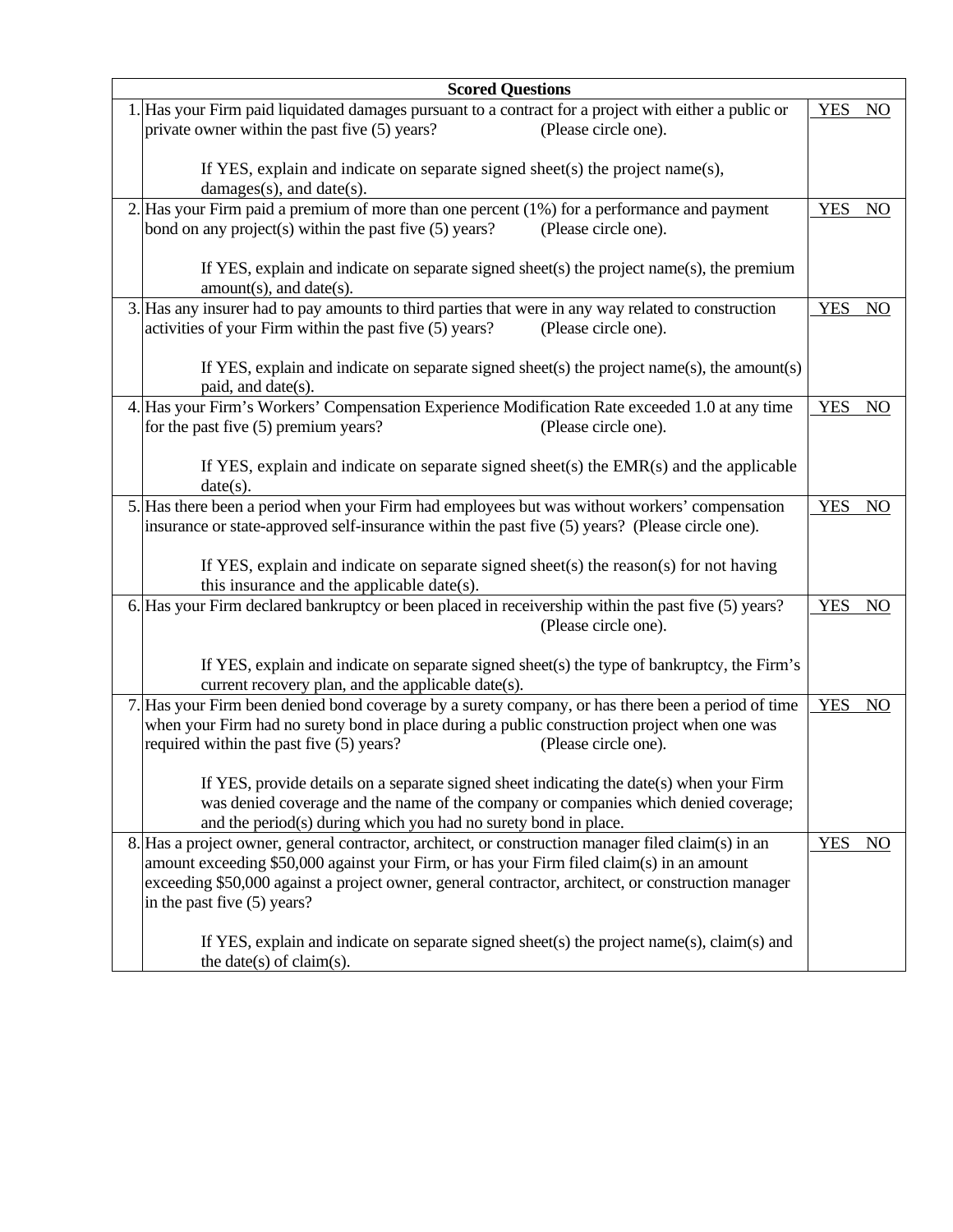| 9. Has your Firm or an Associated Firm been cited and/or assessed any penalties for non-compliance<br>with state and/or federal laws and/or regulations, including public bidding requirements and Labor<br>Code violations, within the past five (5) years?                                                 | <b>YES</b> | N <sub>O</sub>  |
|--------------------------------------------------------------------------------------------------------------------------------------------------------------------------------------------------------------------------------------------------------------------------------------------------------------|------------|-----------------|
| If "YES," indicate on separate signed sheet(s) the project name(s), violation(s), and<br>$date(s)$ of citation(s) and/or assessment(s).                                                                                                                                                                      |            |                 |
| 10. Has your Firm been cited and/or assessed penalties by the Environmental Protection Agency, any<br>air quality management district, any regional water quality control board, or any other<br>environmental agency within the past five (5) years?                                                        | <b>YES</b> | N <sub>O</sub>  |
| If "yes," indicate on separate signed sheet(s) the project name(s), violation(s), and date(s)<br>of citation.                                                                                                                                                                                                |            |                 |
| 11. Has CAL OSHA and/or federal Occupational Safety and Health Administration cited and assessed<br>penalties against your Firm, including any "serious," "willful" or "repeat" violations of safety or<br>health regulations within the past five (5) years?                                                | <b>YES</b> | N <sub>O</sub>  |
| If "yes," indicate on separate signed sheet(s) the project name(s), violation(s), and<br>$date(s)$ of citation. If the citation was appealed and a decision has been issued, state the<br>case number and the date of the decision.                                                                          |            |                 |
| 12. Has your Firm been required to pay either back wages or penalties for its failure to comply with<br>California's prevailing wage laws, with California's apprenticeship laws or regulations, or with<br>federal Davis-Bacon prevailing wage laws within the past five (5) years?                         | <b>YES</b> | N <sub>O</sub>  |
| If "yes," indicate on separate signed sheet(s) the project name(s), the nature of the<br>violation(s), the name and owner of the project(s), the number of employees who were<br>initially underpaid and the amount of back wages and penalties that your Firm was<br>required to pay.                       |            |                 |
| 13. Does your Firm require <b>weekly</b> , documented safety meetings to be held for construction employees<br>and field supervisors during the course of a project?                                                                                                                                         | <b>YES</b> | NO <sub>1</sub> |
| 14. Provide the name, address and telephone number of the apprenticeship program (approved by the California<br>Apprenticeship Council) from whom you intend to request the dispatch of apprentices to your Firm for use on any<br>public work project for which you are awarded a contract by the District. |            |                 |
|                                                                                                                                                                                                                                                                                                              |            |                 |
|                                                                                                                                                                                                                                                                                                              |            |                 |